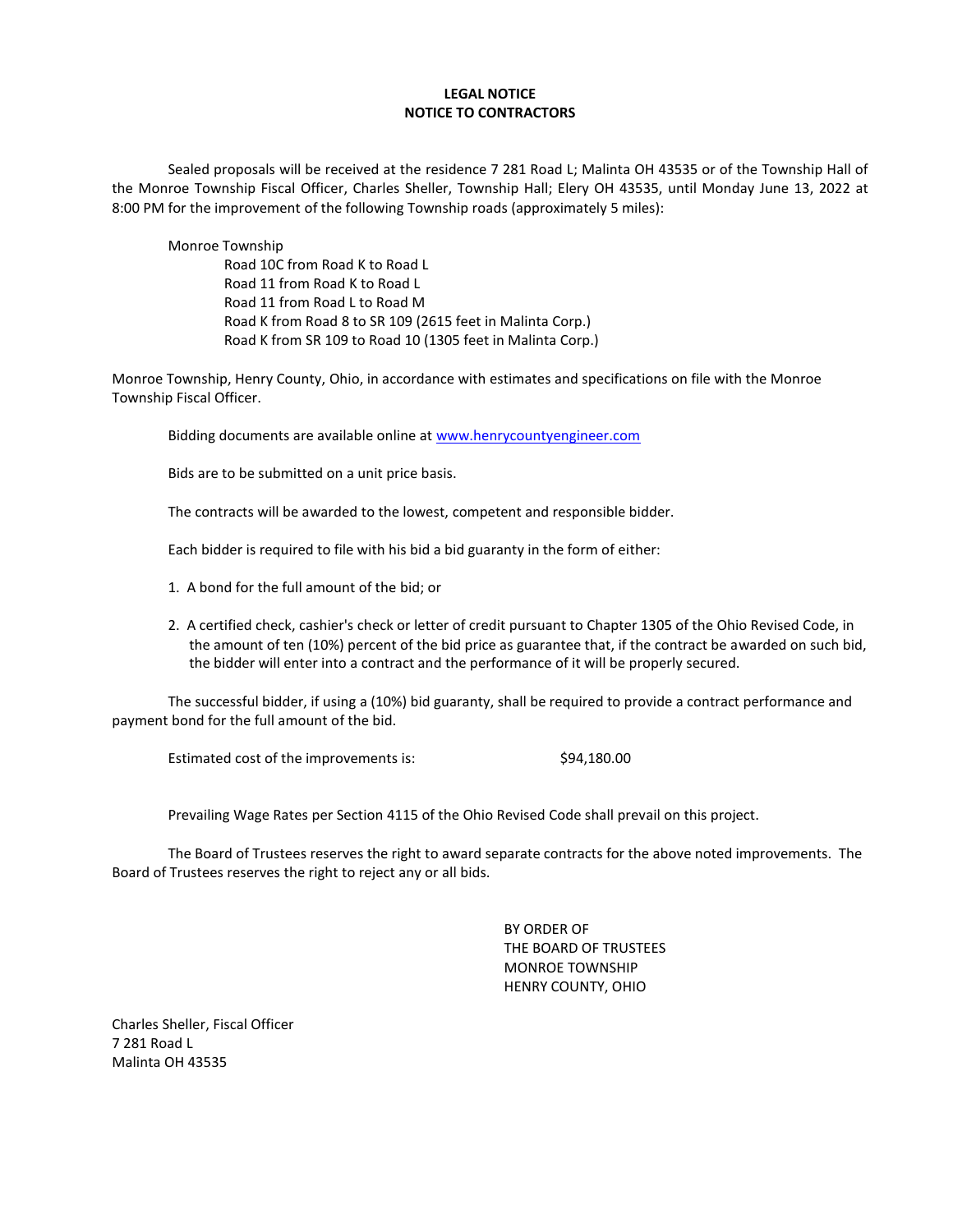| To:      | <b>Board of Trustees</b> |                                   |      |                                                              |                   |                          |
|----------|--------------------------|-----------------------------------|------|--------------------------------------------------------------|-------------------|--------------------------|
|          | Monroe Township          |                                   |      |                                                              |                   | June 13, 2022 at 8:00 PM |
|          |                          | Henry County, Ohio                |      |                                                              |                   |                          |
|          |                          |                                   |      |                                                              |                   |                          |
|          |                          | Road 10C b/ Road K and Road L     |      |                                                              |                   |                          |
|          |                          | Length: 5250 Feet or 0.99 Mile(s) |      |                                                              |                   |                          |
|          | Width: 12 Feet           |                                   |      | (Approx. 7050 S.Y. including radius and driveway work)       |                   |                          |
|          |                          |                                   |      | Type: Chip Seal, 1997 ODOT Spec 409 W/ Fog Seal              |                   |                          |
|          |                          |                                   |      |                                                              |                   |                          |
| $Ref.$ # | <u>Item</u>              | Quantity                          | Unit | Description                                                  | <b>Unit Price</b> | <b>Total Price</b>       |
|          |                          |                                   |      | Seal coat, bituminous material (MWS 90 or HFRS-2) applied at |                   |                          |
| 1        | 409                      | 2,820                             | Gal  | 0.4 gallons per square yard                                  | ß.                | \$.                      |
|          |                          |                                   |      | Seal Coat, aggregate No. 89 (washed), applied and compacted  |                   |                          |
| 2        | 409                      | 70                                | C.Y. | at 24 lbs per square yard                                    | \$.               | \$.                      |
|          |                          |                                   |      |                                                              |                   |                          |
| 3        |                          |                                   |      | Fog Seal, SS-1H Dilute 50/50, Applied at 0.10-0.15 gal per   | \$.               | \$.                      |
|          | Spec.                    | 1,060                             | Gal  | square yard                                                  |                   |                          |
|          |                          |                                   |      |                                                              |                   |                          |
| 4        | 614                      | $\mathbf{1}$                      | L.S. | Maintaining Traffic                                          |                   | \$.                      |
|          |                          |                                   |      |                                                              |                   |                          |
| 5        | 624                      | 1                                 | L.S. | Mobilization                                                 |                   | \$.                      |
|          |                          |                                   |      | <b>Total Bid</b>                                             |                   | S                        |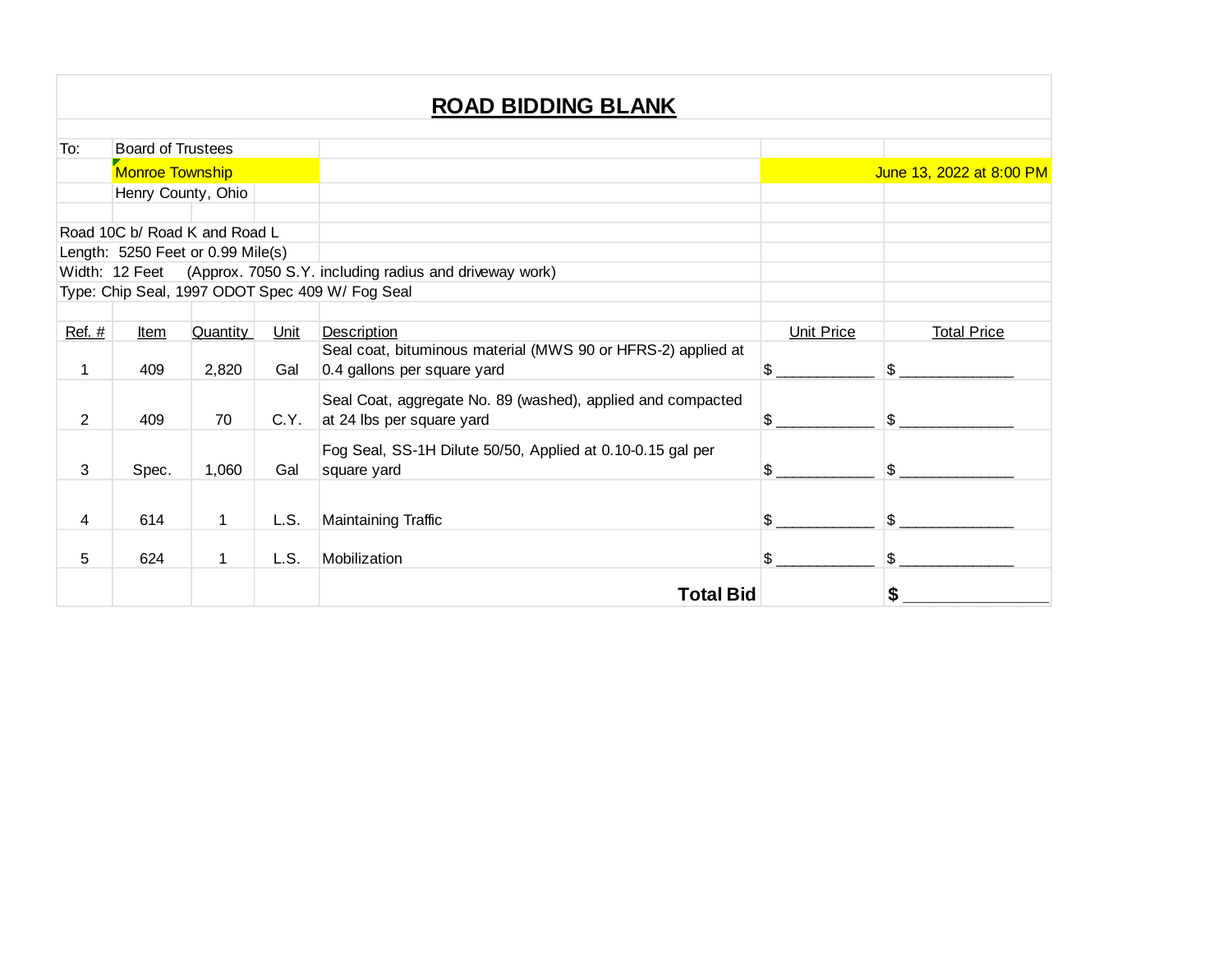| To:                               | <b>Board of Trustees</b>     |                 |      |                                                                        |                          |                    |
|-----------------------------------|------------------------------|-----------------|------|------------------------------------------------------------------------|--------------------------|--------------------|
|                                   | Monroe Township              |                 |      |                                                                        | June 13, 2022 at 8:00 PM |                    |
|                                   | Henry County, Ohio           |                 |      |                                                                        |                          |                    |
|                                   |                              |                 |      |                                                                        |                          |                    |
|                                   | Raod 11 b/ Road K and Road L |                 |      |                                                                        |                          |                    |
| Length: 5245 Feet or 0.99 Mile(s) |                              |                 |      |                                                                        |                          |                    |
|                                   |                              |                 |      | Width: 18 Feet (Approx. 10510 S.Y. including radius and driveway work) |                          |                    |
|                                   |                              |                 |      | Type: Chip Seal, 1997 ODOT Spec 409 W/ Fog Seal                        |                          |                    |
| Ref. $#$                          | Item                         | <b>Quantity</b> | Unit | Description                                                            | <b>Unit Price</b>        | <b>Total Price</b> |
|                                   |                              |                 |      | Seal coat, bituminous material (MWS 90 or HFRS-2) applied at           |                          |                    |
| 1                                 | 409                          | 4,205           | Gal  | 0.4 gallons per square yard                                            | \$                       |                    |
|                                   |                              |                 |      | Seal Coat, aggregate No. 89 (washed), applied and compacted            |                          |                    |
| 2                                 | 409                          | 105             | C.Y. | at 24 lbs per square yard                                              | \$                       |                    |
|                                   |                              |                 |      | Fog Seal, SS-1H Dilute 50/50, Applied at 0.10-0.15 gal per             |                          |                    |
| 3                                 | Spec.                        | 1,580           | Gal  | square yard                                                            | \$                       |                    |
|                                   |                              |                 |      |                                                                        |                          |                    |
| 4                                 | 614                          | $\mathbf{1}$    | L.S. | Maintaining Traffic                                                    | \$                       |                    |
|                                   |                              | $\mathbf{1}$    |      | Mobilization                                                           | \$                       |                    |
| 5                                 | 624                          |                 | L.S. |                                                                        |                          |                    |
| 6                                 | 103.05                       | $\mathbf{1}$    | L.S. | Contract Performance & Payment Bond                                    | \$                       |                    |
|                                   |                              |                 |      | <b>Total Bid</b>                                                       |                          |                    |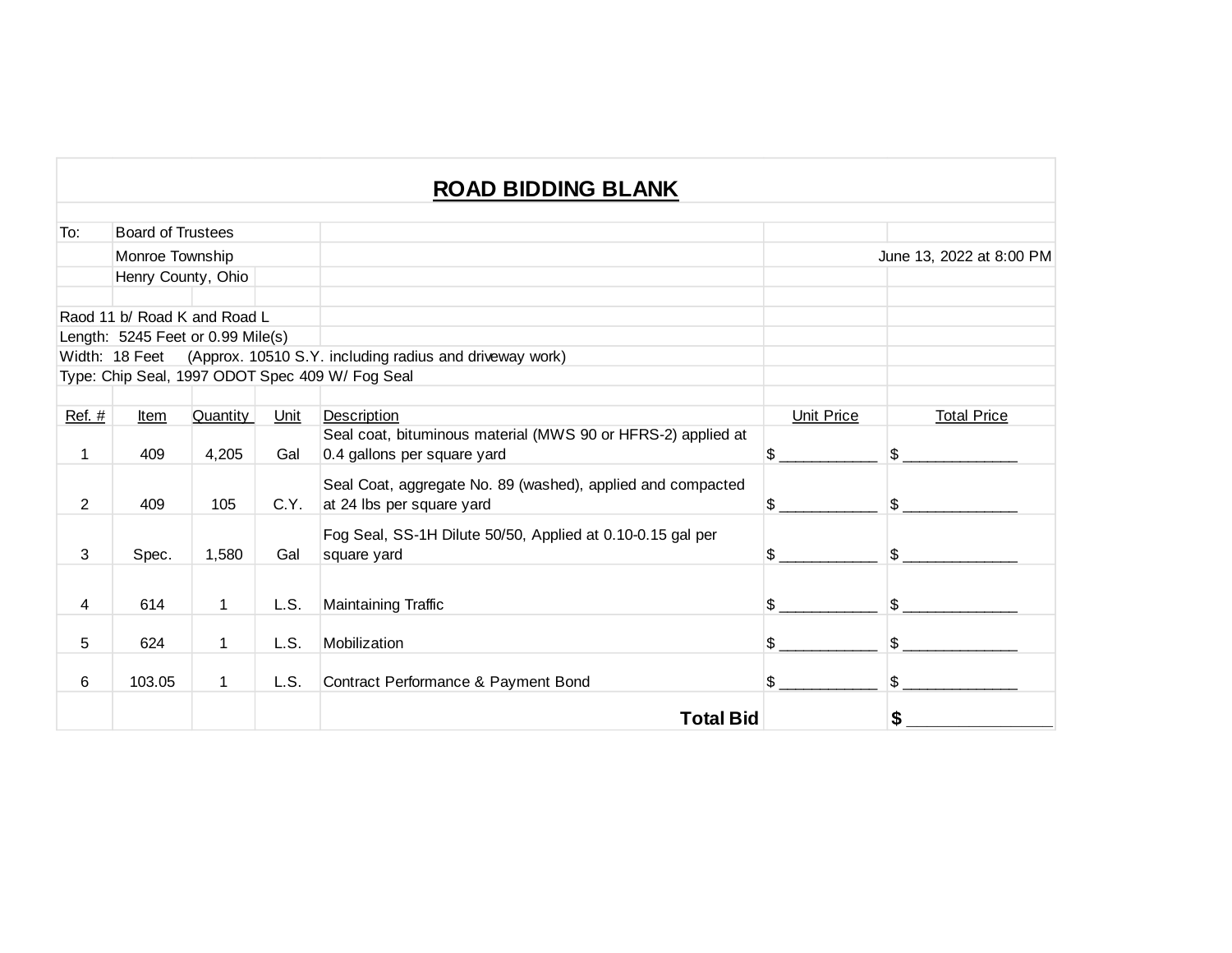| To:                          | <b>Board of Trustees</b>          |                  |      |                                                                                                                           |                   |                          |
|------------------------------|-----------------------------------|------------------|------|---------------------------------------------------------------------------------------------------------------------------|-------------------|--------------------------|
|                              | Monroe Township                   |                  |      |                                                                                                                           |                   | June 13, 2022 at 8:00 PM |
|                              | Henry County, Ohio                |                  |      |                                                                                                                           |                   |                          |
|                              |                                   |                  |      |                                                                                                                           |                   |                          |
| Road 11 b/ Road L and Road M |                                   |                  |      |                                                                                                                           |                   |                          |
|                              | Length: 5450 Feet or 1.03 Mile(s) |                  |      |                                                                                                                           |                   |                          |
|                              |                                   |                  |      | Width: 18 Feet (Approx. 10955 S.Y. including radius and driveway work)<br>Type: Chip Seal, 1997 ODOT Spec 409 W/ Fog Seal |                   |                          |
|                              |                                   |                  |      |                                                                                                                           |                   |                          |
| Ref. $#$                     | <u>Item</u>                       | <b>Quantity</b>  | Unit | Description                                                                                                               | <b>Unit Price</b> | <b>Total Price</b>       |
|                              |                                   |                  |      | Seal coat, bituminous material (MWS 90 or HFRS-2) applied at                                                              |                   |                          |
| 1                            | 409                               | 4,385            | Gal  | 0.4 gallons per square yard                                                                                               | S.                | $\mathbb{S}$             |
|                              |                                   |                  |      | Seal Coat, aggregate No. 89 (washed), applied and compacted                                                               |                   |                          |
| 2                            | 409                               | 110              | C.Y. | at 24 lbs per square yard                                                                                                 | \$                |                          |
|                              |                                   |                  |      | Fog Seal, SS-1H Dilute 50/50, Applied at 0.10-0.15 gal per                                                                |                   |                          |
| 3                            | Spec.                             | 1,645            | Gal  | square yard                                                                                                               | \$                |                          |
|                              |                                   |                  |      |                                                                                                                           |                   |                          |
| 4                            | 614                               | $\mathbf{1}$     | L.S. |                                                                                                                           | \$                | \$.                      |
|                              |                                   |                  |      | <b>Maintaining Traffic</b>                                                                                                |                   |                          |
| 5                            | 624                               | $\mathbf{1}$     | L.S. | Mobilization                                                                                                              | \$                |                          |
|                              |                                   |                  |      |                                                                                                                           |                   |                          |
| 6                            | 103.05                            | $\mathbf 1$      | L.S. | Contract Performance & Payment Bond                                                                                       | \$                | \$.                      |
|                              |                                   | <b>Total Bid</b> |      |                                                                                                                           |                   |                          |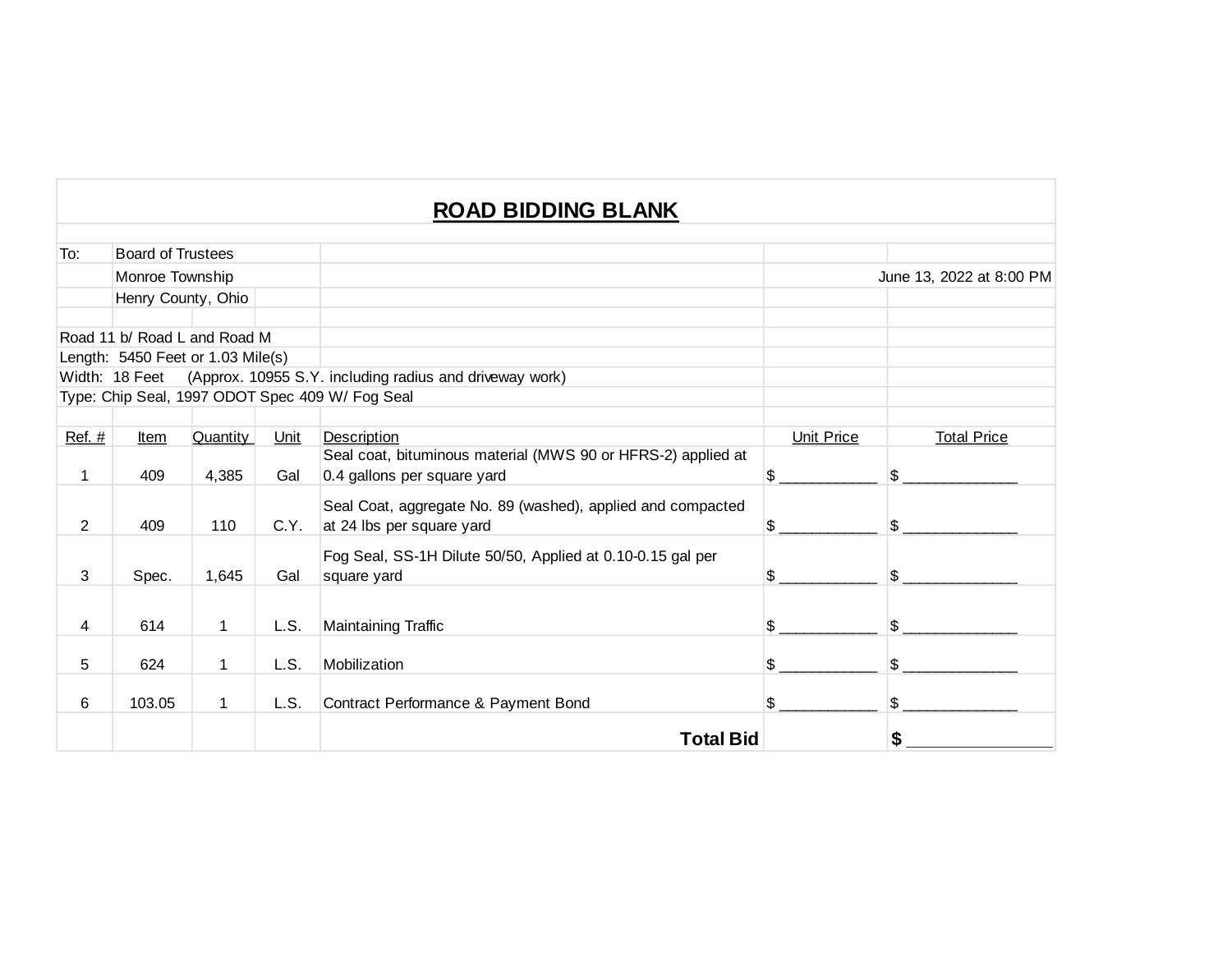|                |                                   |              |      | <b>ROAD BIDDING BLANK</b>                                    |                          |                    |
|----------------|-----------------------------------|--------------|------|--------------------------------------------------------------|--------------------------|--------------------|
| To:            |                                   |              |      |                                                              |                          |                    |
|                | <b>Board of Trustees</b>          |              |      |                                                              |                          |                    |
|                | Monroe Township                   |              |      |                                                              | June 13, 2022 at 8:00 PM |                    |
|                | Henry County, Ohio                |              |      |                                                              |                          |                    |
|                |                                   |              |      | Road K b/ Road 8 and SR 109 (2615 feet within Malinta Corp.) |                          |                    |
|                | Length: 5250 Feet or 0.99 Mile(s) |              |      |                                                              |                          |                    |
|                | Width: 15 Feet                    |              |      | (Approx. 8800 S.Y. including radius and driveway work)       |                          |                    |
|                |                                   |              |      | Type: Chip Seal, 1997 ODOT Spec 409 W/ Fog Seal              |                          |                    |
|                |                                   |              |      |                                                              |                          |                    |
| Ref. #         | Item                              | Quantity     | Unit | Description                                                  | <b>Unit Price</b>        | <b>Total Price</b> |
|                |                                   |              |      | Seal coat, bituminous material (MWS 90 or HFRS-2) applied at |                          |                    |
| $\mathbf{1}$   | 409                               | 3,520        | Gal  | 0.4 gallons per square yard                                  | $\mathfrak{F}$           | \$                 |
|                |                                   |              |      | Seal Coat, aggregate No. 89 (washed), applied and compacted  |                          |                    |
| $\overline{2}$ | 409                               | 90           | C.Y. | at 24 lbs per square yard                                    | \$                       |                    |
|                |                                   |              |      |                                                              |                          |                    |
|                |                                   |              |      | Fog Seal, SS-1H Dilute 50/50, Applied at 0.10-0.15 gal per   |                          |                    |
| 3              | Spec.                             | 1,320        | Gal  | square yard                                                  | \$                       |                    |
|                |                                   |              |      |                                                              |                          |                    |
| 4              | 614                               | $\mathbf{1}$ | L.S. | Maintaining Traffic                                          | \$                       | \$.                |
|                |                                   |              |      |                                                              |                          |                    |
| 5              | 624                               | $\mathbf{1}$ | L.S. | Mobilization                                                 | \$                       | \$.                |
| 6              | 103.05                            | $\mathbf{1}$ | L.S. | Contract Performance & Payment Bond                          | \$                       | \$.                |
|                |                                   |              |      | <b>Total Bid</b>                                             |                          | \$                 |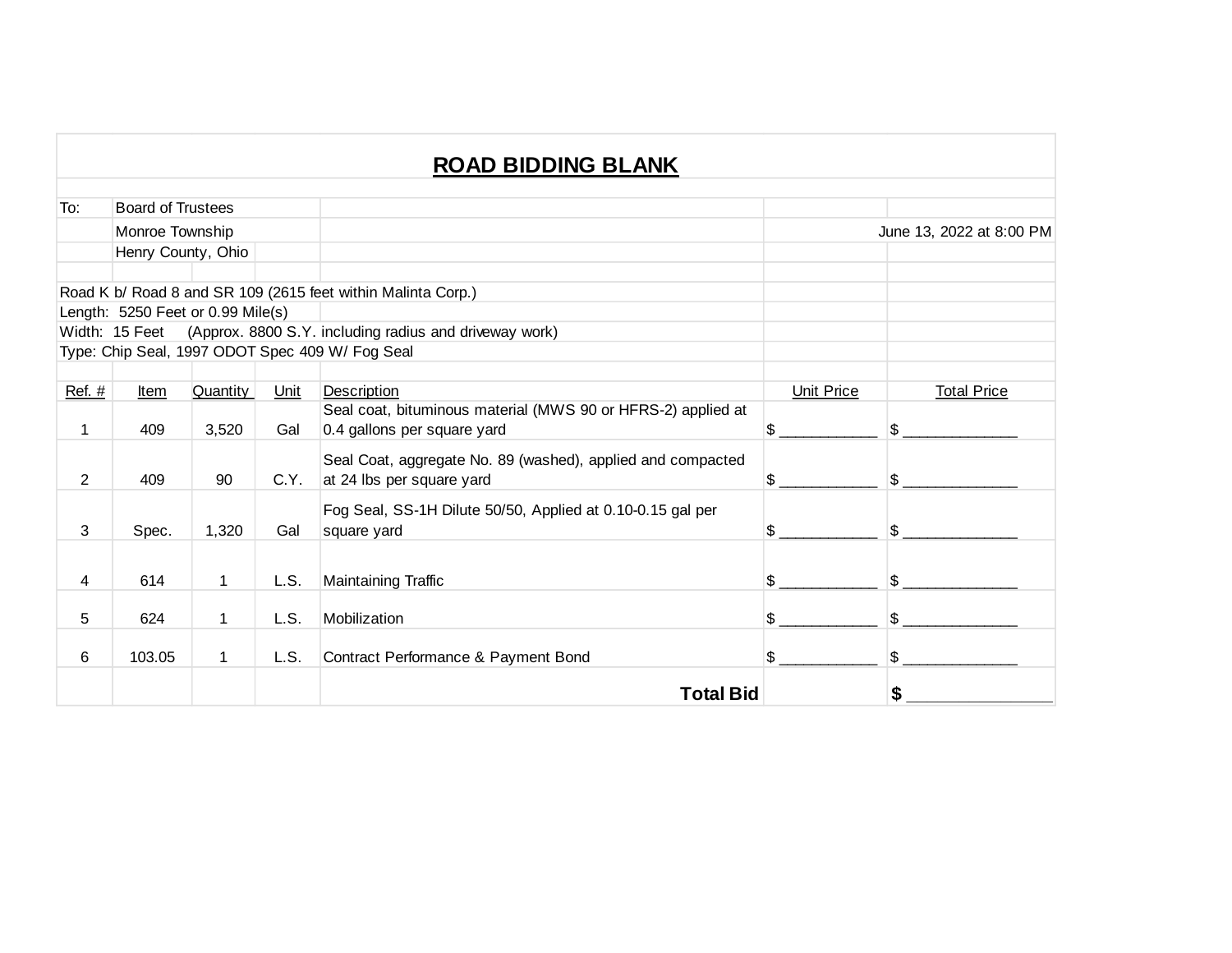| To:      | <b>Board of Trustees</b>       |                 |      |                                                               |            |                          |
|----------|--------------------------------|-----------------|------|---------------------------------------------------------------|------------|--------------------------|
|          | Monroe Township                |                 |      |                                                               |            | June 13, 2022 at 8:00 PM |
|          | Henry County, Ohio             |                 |      |                                                               |            |                          |
|          |                                |                 |      |                                                               |            |                          |
|          |                                |                 |      | Road K b/ SR 109 and Road 10 (1305 feet within Malinta Corp.) |            |                          |
|          | Length: 5280 Feet or 1 Mile(s) |                 |      |                                                               |            |                          |
|          | Width: 18 Feet                 |                 |      | (Approx. 10580 S.Y. including radius and driveway work)       |            |                          |
|          | Type: Fog Seal Only            |                 |      |                                                               |            |                          |
|          |                                |                 |      |                                                               |            |                          |
| Ref. $#$ | Item                           | <b>Quantity</b> | Unit | Description                                                   | Unit Price | <b>Total Price</b>       |
|          |                                |                 |      | Fog Seal, SS-1H Dilute 50/50, Applied at 0.10-0.15 gal per    |            |                          |
| 1        | Spec.                          | 1,590           | Gal  | square yard                                                   | \$         | \$.                      |
|          |                                |                 |      |                                                               |            |                          |
| 2        | 614                            | $\mathbf{1}$    | L.S. | Maintaining Traffic                                           | \$.        | \$.                      |
|          |                                |                 |      |                                                               |            |                          |
|          |                                |                 |      |                                                               |            |                          |
| 3        | 624                            | 1               | L.S. | Mobilization                                                  | \$         | \$.                      |
|          |                                |                 |      |                                                               |            |                          |
| 4        | 103.05                         | 1               | L.S. | Contract Performance & Payment Bond                           | \$         | \$.                      |
|          |                                |                 |      |                                                               |            |                          |
|          |                                |                 |      | <b>Total Bid</b>                                              |            | \$                       |
|          |                                |                 |      |                                                               |            |                          |
|          |                                |                 |      |                                                               |            |                          |
|          |                                |                 |      |                                                               |            |                          |
|          |                                |                 |      | <b>Total Entire Bid</b>                                       | S          |                          |
|          |                                |                 |      |                                                               |            |                          |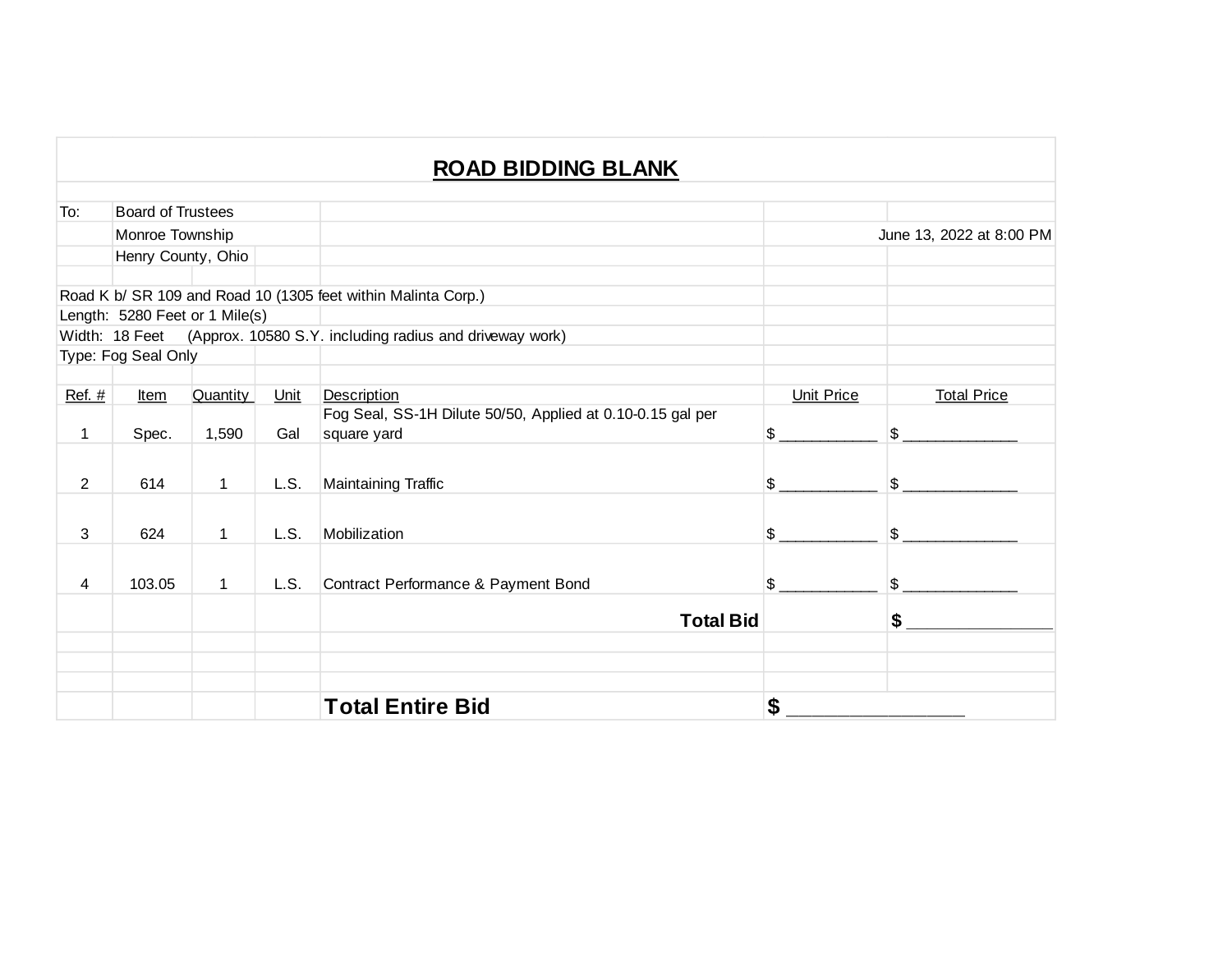**Date of Sale**: June 13, 2022 at 8:30 P.M.

#### **Chipseal of Various Roads**

All work and material contracted for seal coating shall meet the requirements of the 1997 State of Ohio, Department of Transportation, Construction and Material Specifications. All other work shall meet the requirements of the State of Ohio, Department of Transportation, Construction and Material Specifications in effect on the date of sale, together with any modifications to the same stated herein. **This includes removing grass and other debris from the road surface.**

#### **Fog seal (if applicable) shall be applied no less than 7 days after chip seal work is performed.**

Spreading and placement of asphalt shall be done with full width paving equipment.

"Formed" or "Butt Type" construction joints shall be constructed at all pavement termini unless otherwise directed by the Township Trustees.

The asphalt binder grade for all asphalt concrete specified shall be PG 64-22.

Aggregate used in the asphalt concrete mix and for seal coating shall be State approved quarry run mineral aggregate.

Cut back asphalt may be used on applicable bid items between the period of October 15<sup>th</sup> and April 15<sup>th</sup>.

There are no restricted construction dates for the use of cut backs for penetration prime coat, maintenance mix or dust control.

Prevailing Wage Rates per Section 4115 of the Ohio Revised Code shall prevail on this project. A copy of the applicable wage rates may be obtained from the State of Ohio Wage and Hour Division via the internet at the following web site: <http://www.com.ohio.gov/laws>

Should the bidder not have access to the internet, a complete set of the applicable wage rates are available at the office of the Henry County Engineer. A copy will be provided if requested.

Contractors are required to furnish the Township with a certificate of insurance in the minimum amount of \$1,000,000.00 primary and \$1,000,000.00 umbrella coverage. The Township, its elected office and employees shall be named as additional insured with respect to all activities under any agreement resulting from this bidding. The certificate of insurance shall provide that such insurance shall not be cancelled without thirty (30) days prior written notice to the Township. Contractors will replace certificate for any insurance expiring prior to the effective end date under any agreement resulting from this bidding.

Contractors shall maintain Worker's Compensation coverage as required by Ohio law. A copy of a valid Worker's Compensation certificate shall be submitted with the bid.

The Contractor shall indemnify and hold harmless the Township, its agents and employees from any and all losses, claims, damages, lawsuits, costs, judgments, expenses or any other liabilities which they may incur as a result of bodily injury, sickness, disease or death, or injury to or destruction of tangible property including the loss of use resulting therefrom, caused in whole or part by the negligent act or omission of the Contractor or any person directly or indirectly employed by any of them or any person for whose act any of them may be liable.

Accompanying this proposal is a bid guaranty in the form of either:

1) A bond for the full amount of the bid, on the above improvement; or

2) A certified check, cashier's check or letter of credit pursuant to Chapter 1305 of the Ohio Revised Code, in the